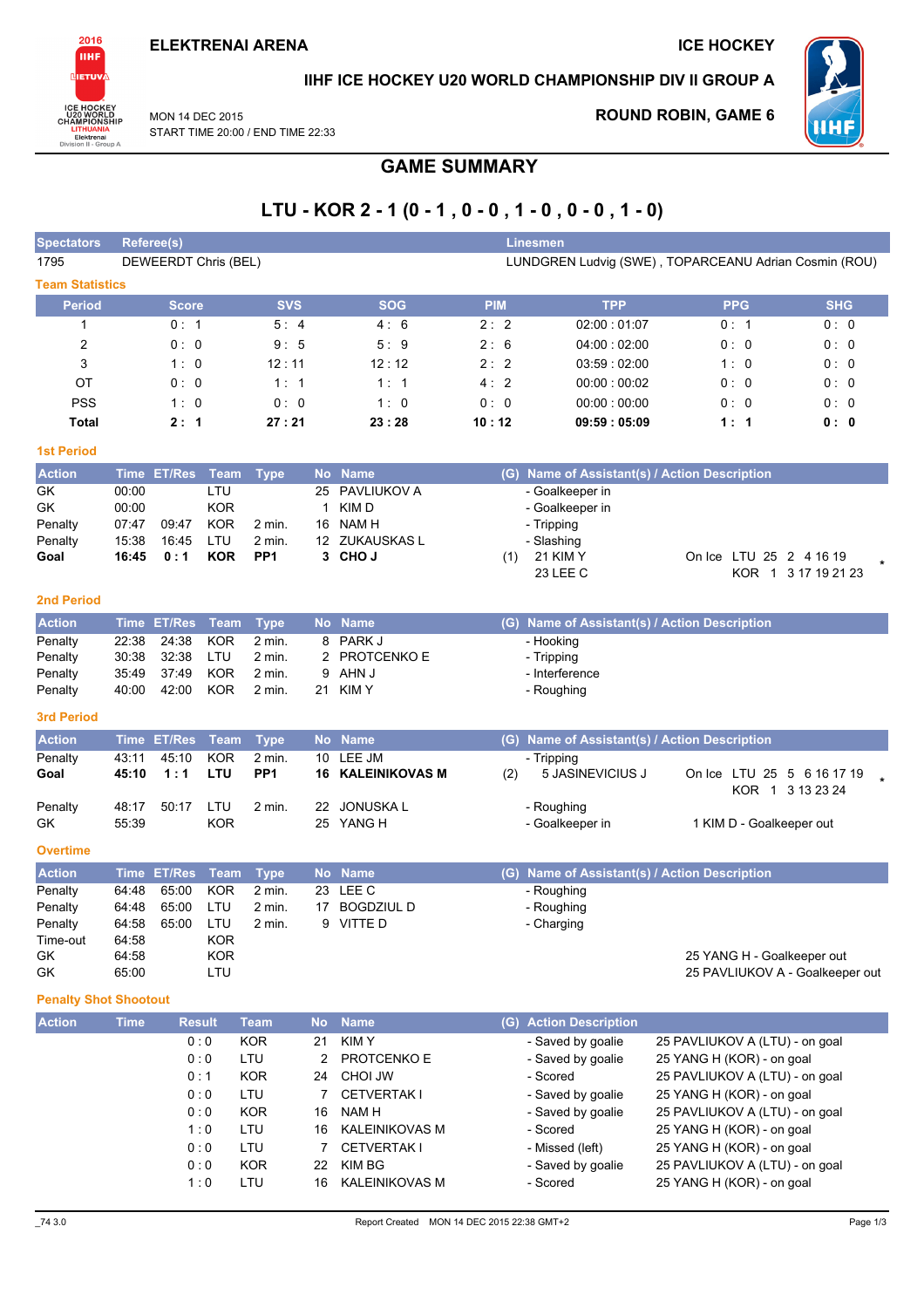### **ELEKTRENAI ARENA**

### **ICE HOCKEY**

**ROUND ROBIN, GAME 6** 



## IIHF ICE HOCKEY U20 WORLD CHAMPIONSHIP DIV II GROUP A

MON 14 DFC 2015 START TIME 20:00 / END TIME 22:33

| Division II - Group A |             |               |            |           |                       |  |
|-----------------------|-------------|---------------|------------|-----------|-----------------------|--|
| <b>Action</b>         | <b>Time</b> | <b>Result</b> | Team       | <b>No</b> | <b>Name</b>           |  |
|                       |             | 0:1           | KOR        | 24        | CHOI JW               |  |
|                       |             | 1:0           | LTU        |           | 2 PROTCENKO E         |  |
|                       |             | 0:1           | <b>KOR</b> | 21        | KIM Y                 |  |
|                       |             | 1:0           | LTU        |           | 16 KALEINIKOVAS M     |  |
|                       |             | 0:0           | <b>KOR</b> | 21        | <b>KIMY</b>           |  |
| GWG                   | 65:00       | 4:3           | LTU        | 16        | <b>KALEINIKOVAS M</b> |  |
|                       |             |               |            |           |                       |  |

### (G) Action Description - Scored - Scored - Scored - Scored - Saved by goalie

| 25 PAVLIUKOV A (LTU) - on goal |
|--------------------------------|
| 25 YANG H (KOR) - on goal      |
| 25 PAVLIUKOV A (LTU) - on goal |
| 25 YANG H (KOR) - on goal      |
| 25 PAVLIUKOV A (LTU) - on goal |
|                                |

WHF

### **Goalkeeper Records**

#### Team : LTU - Lithuania

| No Name            | <b>SOG</b> | <b>SVS</b> | <b>MIP</b> |
|--------------------|------------|------------|------------|
| 25 PAVLIUKOV Artur | 28         | -27        | 65.00      |
| 20 KARLA Elvinas   |            |            |            |

### Team: KOR - Korea

 $(3)$ 

| No Name        | SOG SVS | <b>MIP</b> |
|----------------|---------|------------|
| 1 KIM Donghyun | 19      | 18 55:39   |
| 25 YANG Heetae | 4       | 309.19     |

#### **Game Statistics**

| Team : LTU (red)   |                              |                |              |          |                |                |                |             |        |   |                |                      |                |                |             |
|--------------------|------------------------------|----------------|--------------|----------|----------------|----------------|----------------|-------------|--------|---|----------------|----------------------|----------------|----------------|-------------|
|                    | Head Coach: CIPRUSS Aigars   |                |              |          |                |                |                |             |        |   |                | <b>Shots on Goal</b> |                |                |             |
| <b>No Pos</b>      | <b>Name</b>                  | G              | A            | P        | <b>PIM</b>     | FO+            | FO-            | $FO+/-$     | FO%    |   | $\overline{2}$ | $\overline{3}$       | <b>OT</b>      | <b>TS</b>      | $+/-$       |
| 2 D                | PROTCENKO Edgar              | 0              | $\mathbf{0}$ | 0        | 2              | 0              | 0              | 0           | 0.00   | 0 | 1              | 0                    | 0              | 1              | 0           |
| 4 D                | CYPAS Domantas +C            | 0              | 0            | 0        | 0              | $\Omega$       | 0              | 0           | 0.00   | 1 | 0              |                      | 0              | $\overline{c}$ | 0           |
| $\mathsf{F}$<br>7  | <b>CETVERTAK IIja</b>        | 0              | $\Omega$     | 0        | 0              |                | 2              | $-1$        | 33.33  | 0 | 3              | 3                    |                |                | 0           |
| F<br>9             | VITTE Donatas +A             | 0              | 0            | 0        | $\overline{c}$ |                | 0              | $\mathbf 1$ | 100.00 | 0 | 0              |                      | 0              |                | 0           |
| 18 F               | <b>BOROSKA Edvinas</b>       | 0              | $\Omega$     | $\Omega$ | $\Omega$       | $\overline{7}$ | 18             | $-11$       | 28.00  | 0 | $\Omega$       | $\overline{2}$       | $\Omega$       | $\overline{2}$ | $\mathbf 0$ |
| D<br>5             | <b>JASINEVICIUS Jaunius</b>  | 0              |              |          | 0              | 0              | 0              | 0           | 0.00   | 1 | 0              | 0                    | 0              |                | 0           |
| D<br>6             | <b>GUSEVAS Kostas</b>        | 0              | 0            | 0        | 0              | 0              | 0              | 0           | 0.00   | 0 | 0              | 1                    | 0              |                | 0           |
| F<br>16            | KALEINIKOVAS Mark (BP)       | 2              | 0            | 2        | 0              | 9              | 8              | 1           | 52.94  | 0 | 0              | $\overline{c}$       |                | 3              | 0           |
| $\mathsf{F}$<br>17 | <b>BOGDZIUL Dominik</b>      | 0              | 0            | 0        | $\overline{2}$ | $\pmb{0}$      | $\overline{2}$ | $-2$        | 0.00   | 0 | $\Omega$       | 1                    | 0              |                | $\pmb{0}$   |
| F<br>19            | KRAKAUSKAS Emilijus +A       | 0              | 0            | 0        | $\Omega$       | 1              | $\overline{2}$ | $-1$        | 33.33  | 1 | 0              | 0                    | $\mathbf 0$    |                | 0           |
| 3<br>D             | <b>GAIDAUSKAS Aurimas</b>    | 0              | 0            | 0        | 0              | 0              | 0              | 0           | 0.00   | 1 | 0              | 0                    | 0              | 1              | 0           |
| 13 F               | <b>KUDREVICIUS Laisvydas</b> | 0              | 0            | 0        | 0              | 0              | 0              | 0           | 0.00   | 0 | 0              | 0                    | 0              | 0              | 0           |
| $\mathsf{F}$<br>14 | <b>TRUKSNYS Ernestas</b>     | 0              | 0            | 0        | 0              | 3              | 2              | 1           | 60.00  | 0 |                |                      | 0              | 2              | 0           |
| D<br>22            | <b>JONUSKA Lukas</b>         | 0              | 0            | 0        | 2              | $\mathbf 0$    | 0              | $\Omega$    | 0.00   | 0 | $\Omega$       | 0                    | 0              | $\Omega$       | 0           |
| 23 F               | <b>BAZYS Rokas</b>           | 0              | $\Omega$     | $\Omega$ | $\Omega$       | 8              | 3              | 5           | 72.73  | 0 | $\Omega$       | $\Omega$             | $\Omega$       | 0              | $\mathbf 0$ |
| 8<br>D             | <b>BENILOV Daniel</b>        | 0              | 0            | 0        | 0              | 0              | 0              | 0           | 0.00   | 0 | 0              | 0                    | 0              | 0              | 0           |
| D<br>11            | <b>MACIJAUSKAS Paulius</b>   | 0              | 0            | 0        | 0              | 0              | 0              | $\Omega$    | 0.00   | 0 | 0              | 0                    | 0              | 0              | 0           |
| F<br>12            | <b>ZUKAUSKAS Lukas</b>       | 0              | 0            | 0        | 2              | 0              |                | -1          | 0.00   | 0 | 0              | $\Omega$             | 0              | 0              | 0           |
| F<br>15            | <b>KRAKAUSKAS Vilius</b>     | 0              | 0            | 0        | 0              | $\mathbf 0$    | 0              | 0           | 0.00   | 0 | 0              | 0                    | 0              | 0              | 0           |
| F<br>21            | <b>CETVERTAK Deivid</b>      | 0              | 0            | 0        | $\Omega$       | $\overline{2}$ | 4              | $-2$        | 33.33  | 0 | 0              | 0                    | 0              | $\Omega$       | $\Omega$    |
| GK<br>20           | <b>KARLA Elvinas</b>         | 0              | 0            | 0        | 0              |                |                |             |        | 0 | 0              | 0                    | 0              | 0              |             |
| 25 GK              | <b>PAVLIUKOV Artur</b>       | 0              | 0            | 0        | 0              |                |                |             |        | ი | 0              | 0                    | 0              | 0              |             |
| Total              |                              | $\overline{2}$ |              | 3        | 10             | 32             | 42             | $-10$       | 43.24  | 4 | 5              | 12                   | $\overline{2}$ | 23             |             |

#### Team : KOR (white)

|               | Head Coach: PAEK Jim |    |          |          |                |     |     |                |       |   | <b>Shots on Goal</b> |   |           |           |       |
|---------------|----------------------|----|----------|----------|----------------|-----|-----|----------------|-------|---|----------------------|---|-----------|-----------|-------|
| <b>No Pos</b> | <b>Name</b>          | G. | А        | P        | <b>PIM</b>     | FO+ | FO- | $FO+/-$        | FO%   |   |                      |   | <b>OT</b> | <b>TS</b> | $+/-$ |
| 3 F           | CHO Jihyun (BP)      |    | 0        |          | 0              | 13  | 5   | 8              | 72.22 |   |                      |   | 0         | 3         | 0     |
| 15 D          | OH Ingyo             |    | 0        | 0        |                | 0   | 0   | 0              | 0.00  | 0 | 0                    | 0 | 0         | 0         | 0     |
| 17 D          | SONG Hyeongcheol +C  | 0  | 0        |          |                | 0   | 0   | 0              | 0.00  |   | 2                    |   | 0         | 4         | 0     |
| 21 F          | KIM Yeajun           | 0  |          |          | 2              | 2   | 2   | 0              | 50.00 | 0 | 0                    |   | 0         |           | 0     |
| 23 F          | LEE Chonghyun        | 0  |          |          | $\overline{2}$ | 10  | 6   | 4              | 62.50 | 3 | 2                    | 3 |           | 9         | 0     |
| 9 F           | AHN Jaein            | 0  | 0        | 0        | $\overline{2}$ | 0   |     | $-1$           | 0.00  | 0 |                      | 0 | $\Omega$  |           | 0     |
| 13 D          | KIM Jin Su           | 0  | 0        | 0        | 0              | 0   | 0   | 0              | 0.00  | 0 | 0                    | 0 | 0         | 0         | 0     |
| 16 D          | NAM Heedoo           | 0  | $\Omega$ | 0        | $\overline{2}$ | 0   | 0   | $\Omega$       | 0.00  | 0 |                      | 0 | 0         |           | 0     |
| F<br>19       | LEE Je Hui           | 0  | $\Omega$ | $\Omega$ | 0              | 0   | 0   | 0              | 0.00  | 0 | 0                    | 0 | 0         | 0         | 0     |
| 22 F          | KIM Byung Gun        | 0  | 0        | $\Omega$ | 0              | 8   | 9   | $-1$           | 47.06 | 0 |                      | 3 | 0         | 4         | 0     |
| 5 D           | KIM Sehyung          | 0  | 0        | 0        | 0              | 0   | 0   | 0              | 0.00  | 0 | 0                    | 0 | 0         | 0         | 0     |
| 10 F          | LEE Jae Min +A       | 0  | $\Omega$ | $\Omega$ | 2              | 0   | 0   | $\mathbf 0$    | 0.00  | 0 | 0                    | ٠ | 0         |           | 0     |
| 11 F          | SHIN Sang Yoon +A    | 0  | 0        | 0        | 0              | 0   |     | $-1$           | 0.00  |   | 0                    |   | 0         | 2         | 0     |
| 12 F          | CHOI Woonjae         | 0  | 0        | 0        | 0              | 6   | 4   | $\overline{2}$ | 60.00 | 0 | 0                    | 0 | 0         | 0         | 0     |